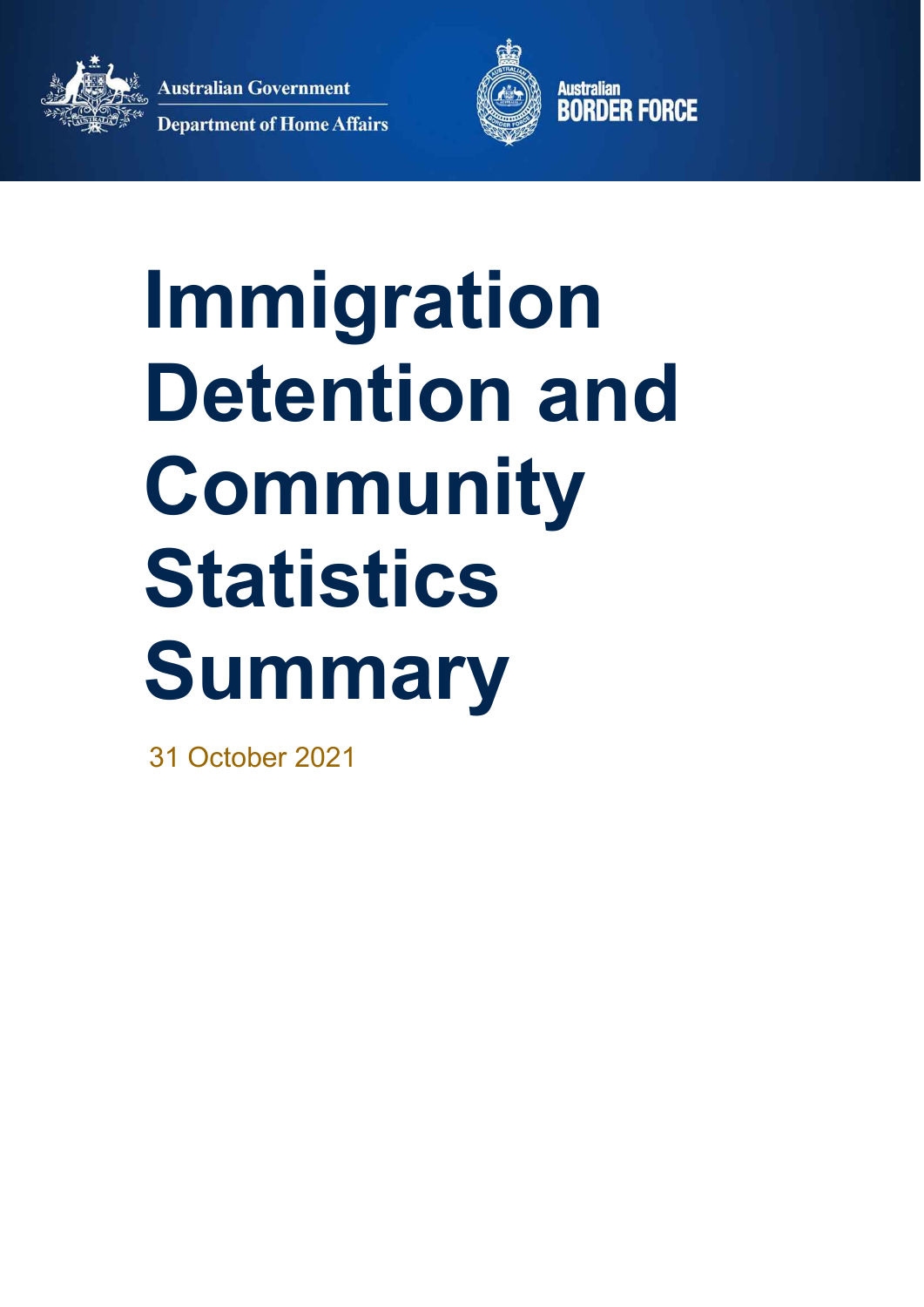# **Table of Contents**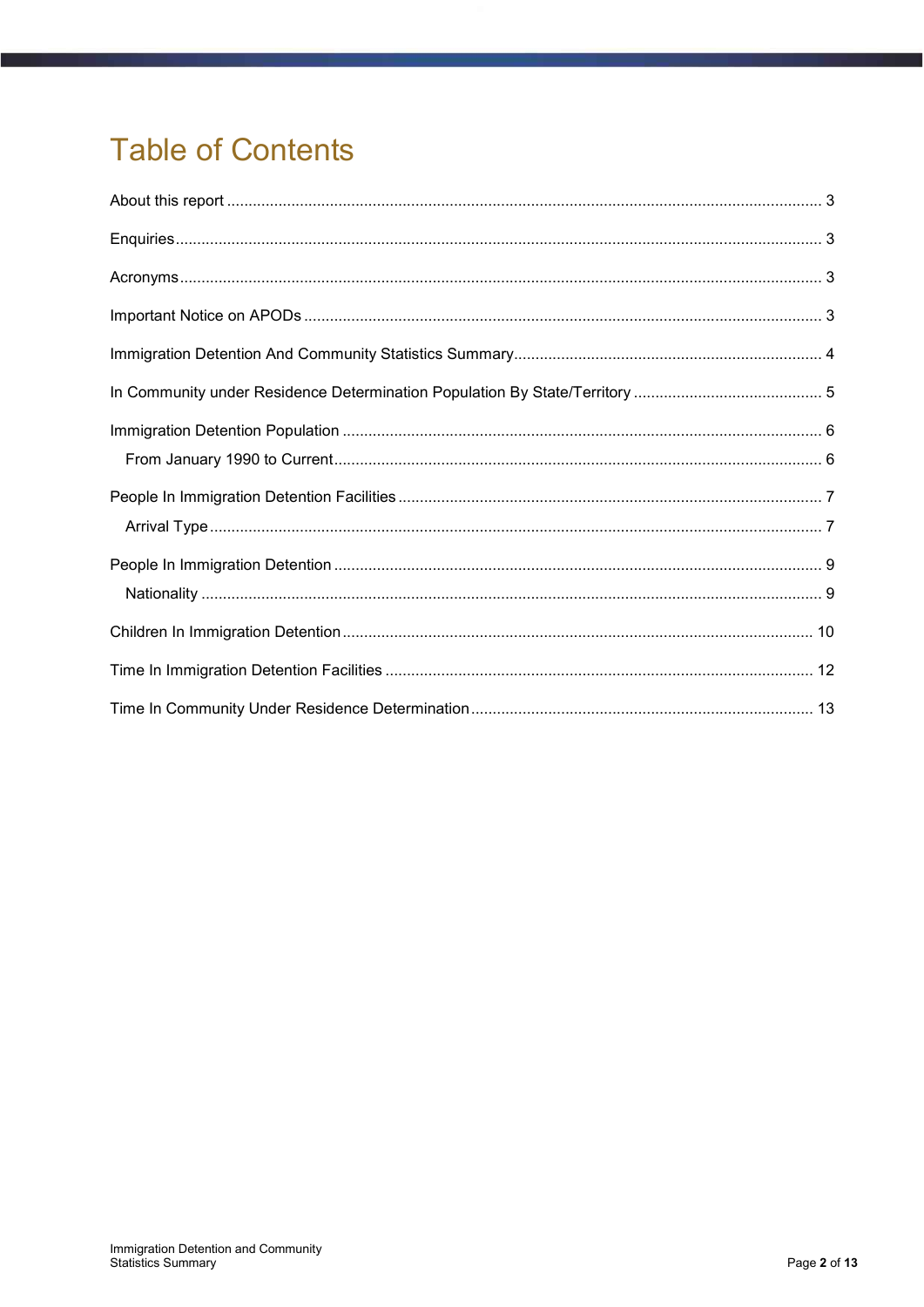### <span id="page-2-0"></span>About this report

This report provides an overview of the number of people in onshore immigration detention as at midnight on the date of the report. The report is produced on a monthly basis.

As data is sourced from several departmental processing and recording systems, data relating to the immigration detention population is dynamic and variations between monthly reports can occur. Due to these issues, data from the current financial year should always be considered provisional.

Further information about immigration detention is available at:

<https://www.homeaffairs.gov.au/research-and-statistics/statistics/visa-statistics/live/immigration-detention>

### <span id="page-2-1"></span>**Enquiries**

Comments or enquiries concerning this report should be sent using the Department's client service feedback form quoting the name and date of the report.

See: <https://immi.homeaffairs.gov.au/help-support/contact-us>

### <span id="page-2-2"></span>Acronyms

**Table 1 – Acronyms used in this document** 

| <b>Acronym</b>         | <b>Description</b>                                        |
|------------------------|-----------------------------------------------------------|
| <b>APOD</b>            | Alternative Place of Detention                            |
| <b>IMA</b>             | <b>Illegal Maritime Arrival</b>                           |
| IDC/F                  | Immigration Detention Centre/Facility                     |
| <b>IRH</b>             | <b>Immigration Residential Housing</b>                    |
| <b>ITA</b>             | Immigration Transit Accommodation                         |
| S501                   | Section 501 of the Migration Act 1958 (the Migration Act) |
| S501 Visa Cancellation | Visa cancellations based on character or related grounds  |

### <span id="page-2-3"></span>Important Notice on APODs

From July 2020, detainees residing in APODs are reported under 'APODs' rather than under the ITA or IDC that had responsibility for their management and care. APODs include hospitals, aged-care facilities, mental health inpatient facilities, as well as hotel and apartment style accommodation. The number of individuals in APODs is provided by the State and Territory of the APODs.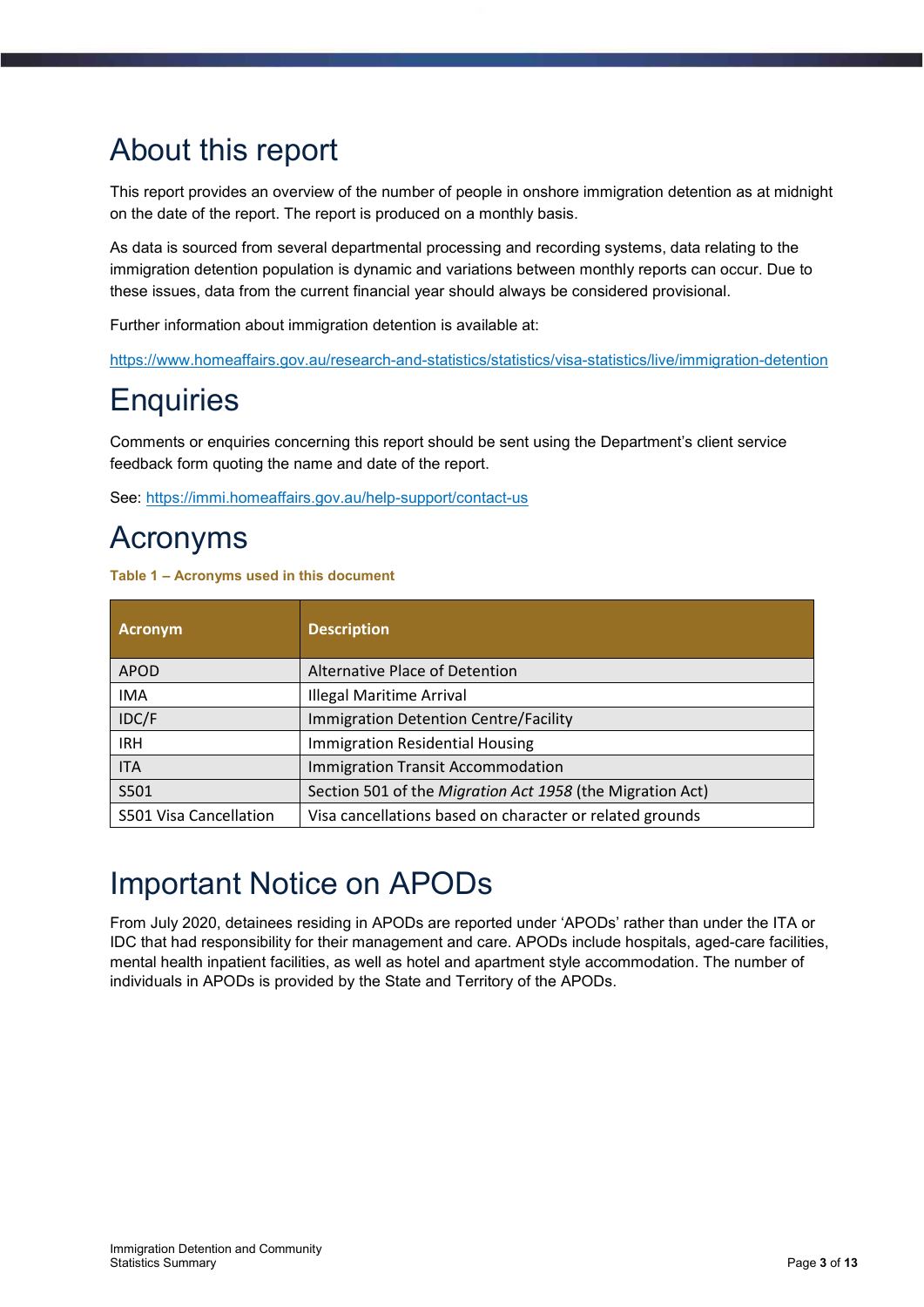### <span id="page-3-0"></span>Immigration Detention And Community Statistics **Summary**

At 31 October 2021, there were 1511 people in immigration detention facilities.

Of the 1511 people in immigration detention facilities, 1301 (86.1) per cent have a criminal history.

A further 561 people were living in the community after being approved for residence determination and 11,427 IMAs were living in the community after grant of a Bridging Visa E.

The table below reflects figures based on records in Department of Home Affairs systems.

**Table 2 – People in Immigration Detention Centres (IDCs), Alternative Places of Detention (APODs), Immigration Transit Accommodation (ITA) and the Community at 31 October 2021** 

| <b>Place of immigration detention</b><br>by State*                                                                                                         | <b>Men</b>  | <b>Women</b>   | <b>Children</b> | <b>Total</b> | <b>Change from</b><br>30/09/21 |
|------------------------------------------------------------------------------------------------------------------------------------------------------------|-------------|----------------|-----------------|--------------|--------------------------------|
| <b>NSW</b>                                                                                                                                                 |             |                |                 |              |                                |
| Villawood IDC                                                                                                                                              | 453         | 30             | $\mathbf 0$     | 483          | $+33$                          |
| <b>APODs</b>                                                                                                                                               | 18          | 6              | 0               | 24           | - 4                            |
| <b>VIC</b>                                                                                                                                                 |             |                |                 |              |                                |
| Melbourne ITA                                                                                                                                              | 240         | 10             | $\mathbf 0$     | 250          | $+7$                           |
| <b>APODs</b>                                                                                                                                               | $50$        | $5$            | 0               | 50           | $+2$                           |
| QLD                                                                                                                                                        |             |                |                 |              |                                |
| <b>Brisbane ITA</b>                                                                                                                                        | 104         | $\overline{0}$ | $\mathbf 0$     | 104          | $+5$                           |
| <b>APODs</b>                                                                                                                                               | $25$        | ~10            | 0               | 28           | $+9$                           |
| <b>SA</b>                                                                                                                                                  |             |                |                 |              |                                |
| Adelaide ITA                                                                                                                                               | 25          | $\pmb{0}$      | $\mathbf 0$     | 25           | $+2$                           |
| <b>APODs</b>                                                                                                                                               | $5$         | $\mathbf 0$    | 0               | $5$          | 0                              |
| <b>WA</b>                                                                                                                                                  |             |                |                 |              |                                |
| Yongah Hill IDC                                                                                                                                            | 300         | $\mathbf 0$    | 0               | 300          | + 6                            |
| Perth IDC                                                                                                                                                  | 16          | 9              | 0               | 25           | + 4                            |
| <b>APODs</b>                                                                                                                                               | ~10         | $\mathbf 0$    | 0               | <10          | $+1$                           |
| North West Point IDC                                                                                                                                       | 213         | $\overline{0}$ | 0               | 213          | $-13$                          |
| <b>Christmas Island APODs</b>                                                                                                                              | $\mathbf 0$ | $\mathbf 0$    | $\mathbf 0$     | $\mathbf 0$  | 0                              |
| <b>NT</b>                                                                                                                                                  |             |                |                 |              |                                |
| <b>APODs</b>                                                                                                                                               | 0           | $\mathbf 0$    | $\mathbf 0$     | 0            | 0                              |
| <b>Total IDCs</b>                                                                                                                                          | 982         | 39             | $\mathbf{0}$    | 1,021        | $+30$                          |
| <b>Total APODs</b>                                                                                                                                         | 98          | 13             | $\mathbf{0}$    | 111          | $+8$                           |
| <b>Total ITAs</b>                                                                                                                                          | 369         | 10             | $\mathbf{0}$    | 379          | $+14$                          |
| <b>Total IDCs/APODs/ITAs</b>                                                                                                                               | 1,449       | 62             | $\mathbf{0}$    | 1,511        | $+52$                          |
| <b>Total in Community under</b><br><b>Residence Determination</b>                                                                                          | 223         | 162            | 176             | 561          | - 1                            |
| <b>Total IMAs in Community on</b><br><b>Bridging Visa E (Including</b><br>people in a re-grant process)<br>* Refer to Important Notice on APODs on page 3. | 8,469       | 1,346          | 1,612           | 11,427       | $-115$                         |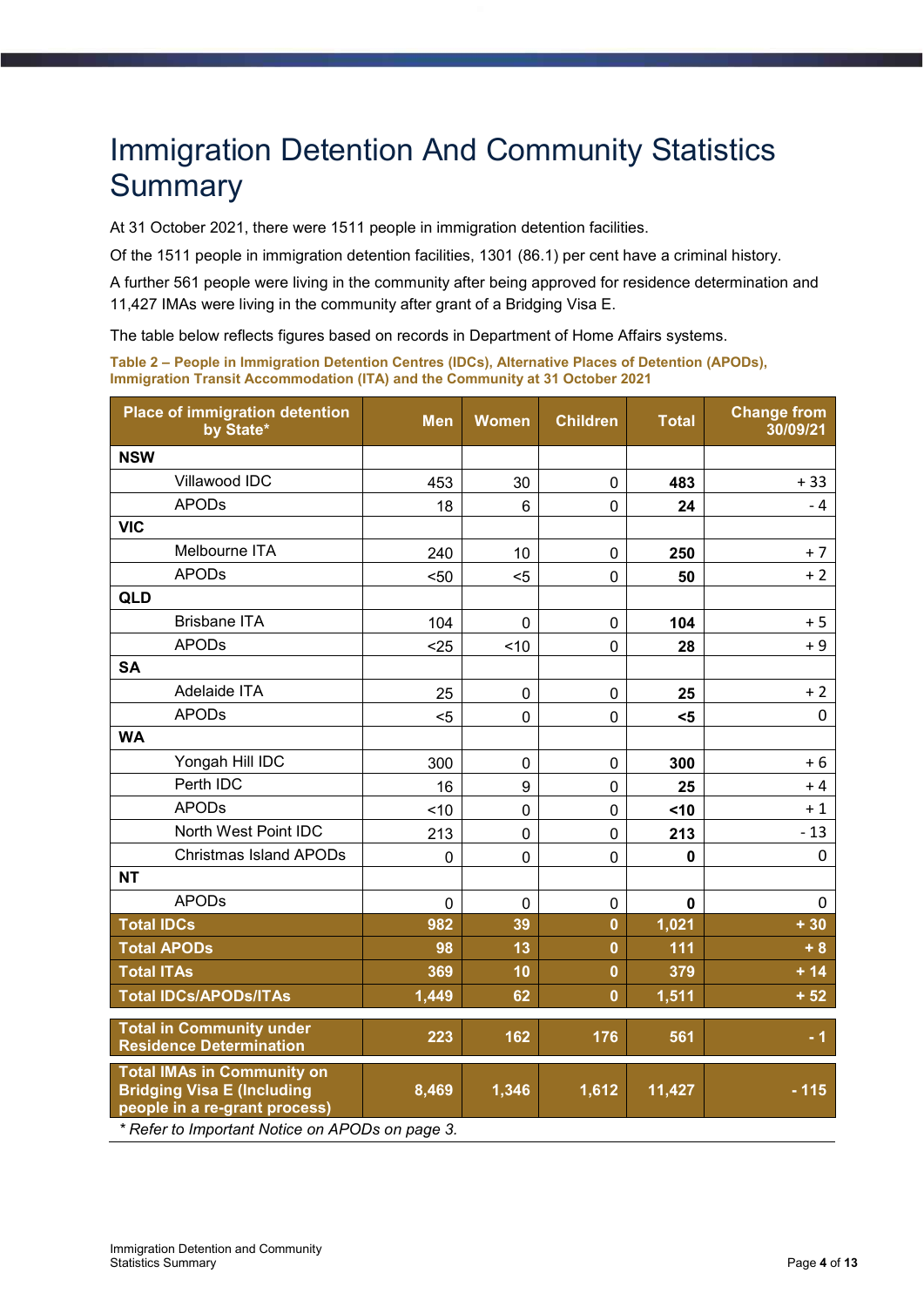### <span id="page-4-0"></span>In Community under Residence Determination Population By State/Territory

Of the 561 people approved for a residence determination to live in the community, 49.7 per cent were in Victoria, 31 per cent in Queensland, 15.2 per cent in New South Wales, 2.3 per cent in South Australia, 1.8 per cent in Western Australia.

#### **Table 3 – People in the Community under Residence Determination by State/Territory at 31 October 2021**

| <b>State/Territory</b> | <b>Men</b> | <b>Women</b> | <b>Children</b> | <b>Total</b> |
|------------------------|------------|--------------|-----------------|--------------|
| <b>New South Wales</b> | 33         | 32           | 20              | 85           |
| Victoria               | 115        | 79           | 85              | 279          |
| Queensland             | 64         | 44           | 66              | 174          |
| South Australia        | < 10       | $<$ 5        | $<$ 5           | 13           |
| Western Australia      | $<$ 5      | $<$ 5        | $<$ 5           | 10           |
| <b>Total</b>           | 223        | 162          | 176             | 561          |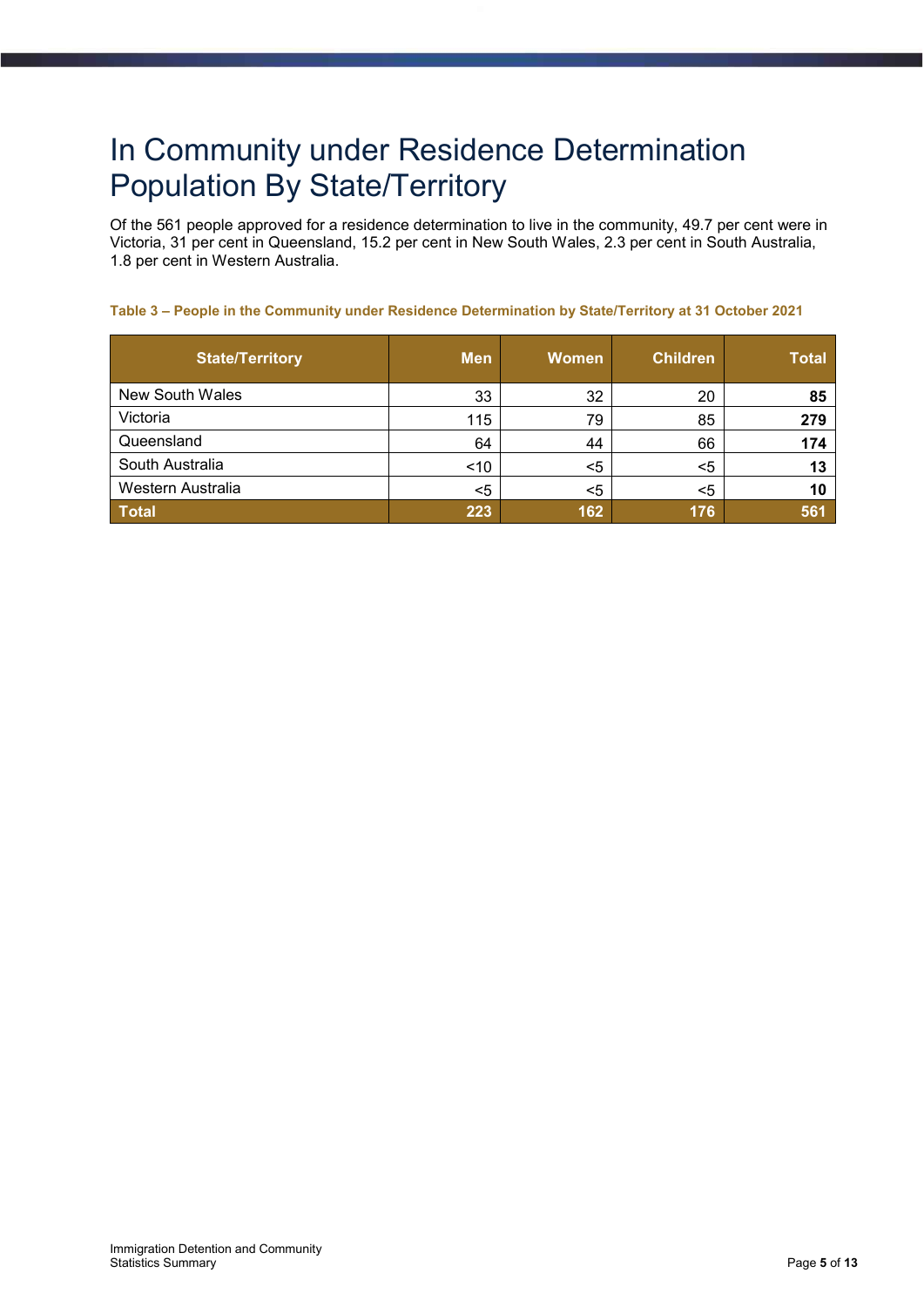### <span id="page-5-0"></span>Immigration Detention Population

### <span id="page-5-1"></span>From January 1990 to Current

The overall number of people in immigration detention including in the community under residence determination has decreased by 2 to 2072 compared with 2074 at the end of October 2020. This number takes into account detainees in the community under residence determination and detainees who were held in immigration detention facilities as at 31 October 2021.



#### <span id="page-5-2"></span>**Figure 1 – Population in Immigration Detention**

**Figure 1** [above,](#page-5-2) shows the number of people in immigration detention from 1990 to 2021.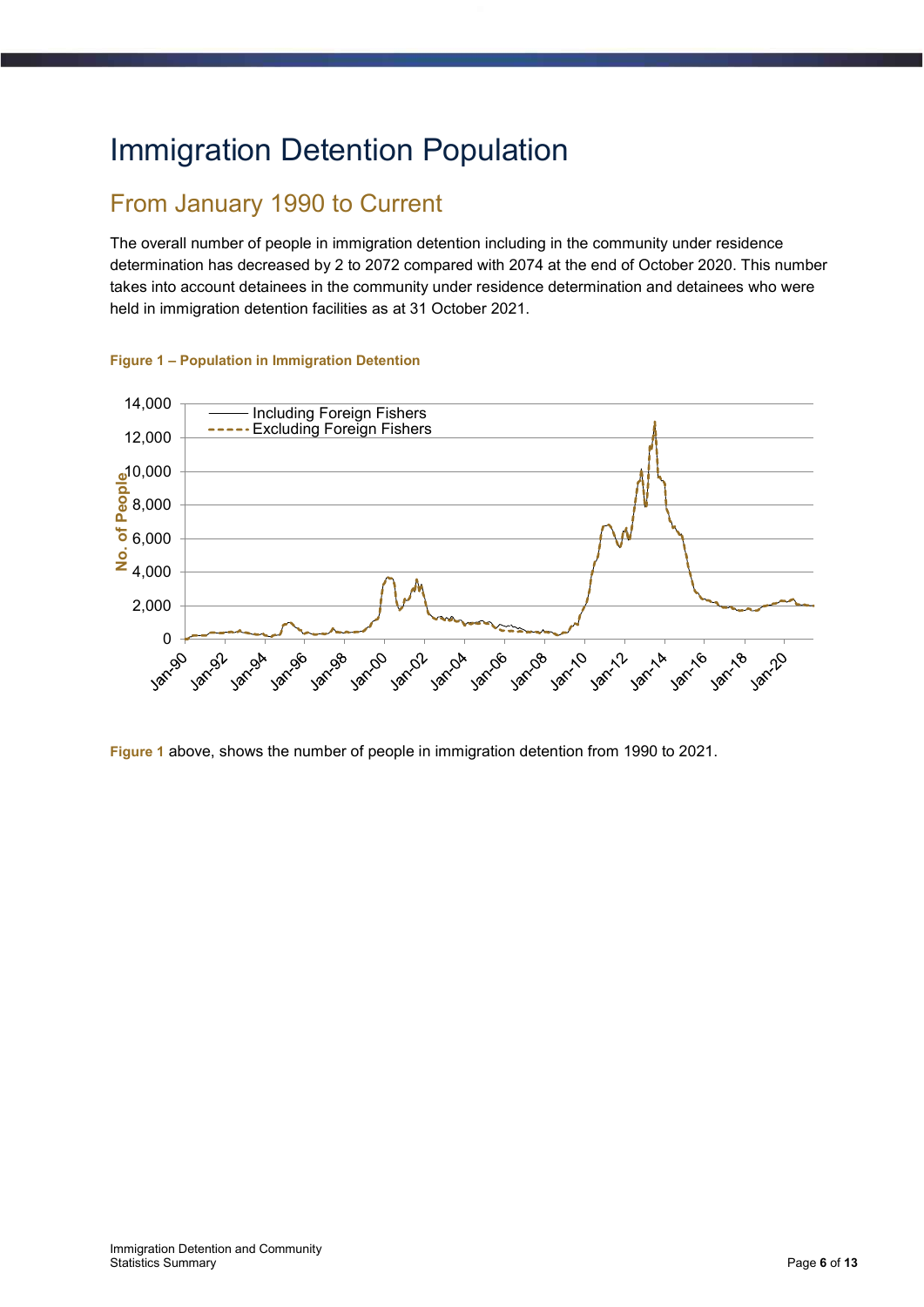### <span id="page-6-0"></span>People In Immigration Detention Facilities

### <span id="page-6-1"></span>Arrival Type

There were 288 people who arrived unlawfully by air or boat, in held immigration detention facilities at 31 October 2021 representing 19.1 per cent of the total immigration detention population.

There were also 1223 people (80.9 per cent of the total immigration population) who arrived in Australia lawfully and were subsequently taken into immigration detention for either overstaying or having their visas cancelled for breaching visa conditions.



<span id="page-6-2"></span>**Figure 2 – People in Held Immigration Detention Facilities by Detention Group** 

**[Figure 2](#page-6-2)** [above,](#page-6-2) shows the number of people in held immigration detention facilities by detention group, including Overstayers, S501 and Other Visa Cancellations, Illegal Maritime Arrivals, Unauthorised Air Arrivals, and if applicable – Illegal Foreign Fishers and Others such as stowaways and ship deserters.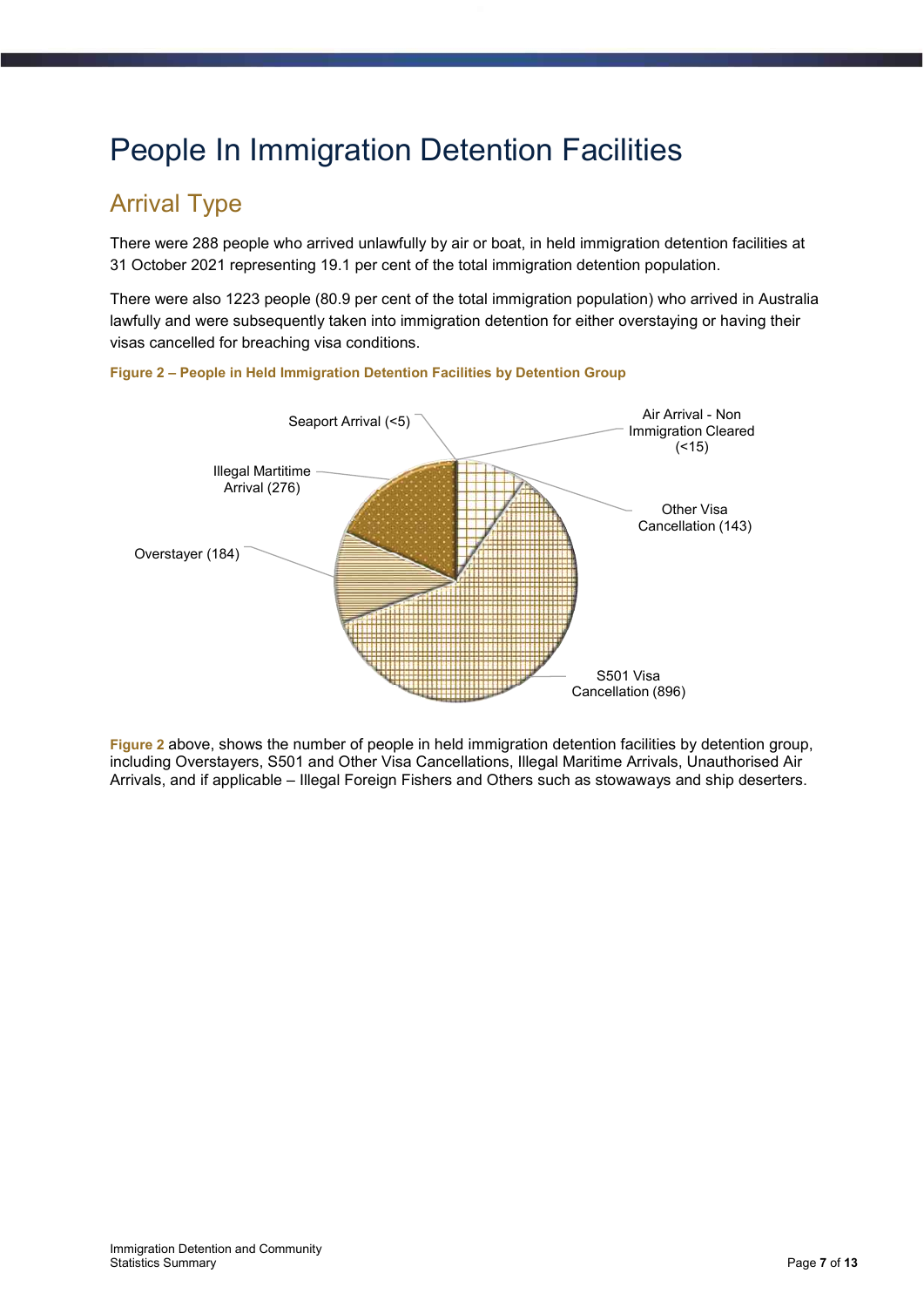| <b>Place of immigration detention</b><br>by State* | <b>S501 Visa</b><br><b>Cancellation</b> | <b>IMA</b>  | <b>Other</b><br><b>Detention</b><br><b>Group</b> | <b>Total</b> | <b>Change</b><br>from<br>30/09/21 |
|----------------------------------------------------|-----------------------------------------|-------------|--------------------------------------------------|--------------|-----------------------------------|
| <b>NSW</b>                                         |                                         |             |                                                  |              |                                   |
| Villawood IDC                                      | 315                                     | 50          | 118                                              | 483          | $+33$                             |
| <b>APODs</b>                                       | < 15                                    | $5$         | 10                                               | 24           | - 4                               |
| <b>VIC</b>                                         |                                         |             |                                                  |              |                                   |
| Melbourne ITA                                      | 124                                     | 49          | 77                                               | 250          | $+7$                              |
| <b>APODs</b>                                       | $5$                                     | 46          | $5$                                              | 50           | $+2$                              |
| <b>QLD</b>                                         |                                         |             |                                                  |              |                                   |
| <b>Brisbane ITA</b>                                | 72                                      | $25$        | < 10                                             | 104          | $+5$                              |
| <b>APODs</b>                                       | 24                                      | $5$         | $5$                                              | 28           | $+9$                              |
| <b>SA</b>                                          |                                         |             |                                                  |              |                                   |
| Adelaide ITA                                       | 16                                      | ~10         | $5$                                              | 25           | $+2$                              |
| <b>APODs</b>                                       | $5$                                     | 0           | $\mathbf 0$                                      | $5$          | $\mathbf 0$                       |
| <b>WA</b>                                          |                                         |             |                                                  |              |                                   |
| Yongah Hill IDC                                    | 150                                     | 82          | 68                                               | 300          | $+6$                              |
| Perth IDC                                          | 13                                      | 5           | 7                                                | 25           | + 4                               |
| <b>APODs</b>                                       | 5                                       | 0           | $5$                                              | <10          | $+1$                              |
| North West Point IDC                               | 162                                     | 13          | 38                                               | 213          | $-13$                             |
| <b>Christmas Island APODs</b>                      | $\mathbf 0$                             | 0           | $\overline{0}$                                   | 0            | $\mathbf 0$                       |
| <b>NT</b>                                          |                                         |             |                                                  |              |                                   |
| <b>APODs</b>                                       | $\mathbf 0$                             | $\mathbf 0$ | $\mathbf 0$                                      | $\mathbf 0$  | 0                                 |
| <b>Total IDCs</b>                                  | 640                                     | 150         | 231                                              | 1,021        | $+30$                             |
| <b>Total APODs</b>                                 | 44                                      | 48          | 19                                               | 111          | $+8$                              |
| <b>Total ITAs</b>                                  | 212                                     | 78          | 89                                               | 379          | $+14$                             |
| <b>Total IDCs/APODs/ITAs</b>                       | 896                                     | 276         | 339                                              | 1,511        | $+52$                             |

#### **Table 4 – People in Held Immigration Detention Facilities by Detention Group at 31 October 2021**

*\* Refer to Important Notice on APODs on page 3.*

#### **Table 5 – People in Held Immigration Detention Facilities by Detention Group and Cohort at 31 October 2021**

| <b>Detention Group</b>          | <b>Men</b> | Women | <b>Children</b> | <b>Total</b> | <b>Change from</b><br>30/09/21 |
|---------------------------------|------------|-------|-----------------|--------------|--------------------------------|
| S501 Visa Cancellation          | 857        | 39    | U               | 896          | $+50$                          |
| <b>Illegal Maritime Arrival</b> | 271        | 5     |                 | 276          | н.,                            |
| Other                           | 321        | 18    |                 | 339          | + 4                            |
| <b>Total</b>                    | 1,449      | 62    |                 | 1,511        | $+52$                          |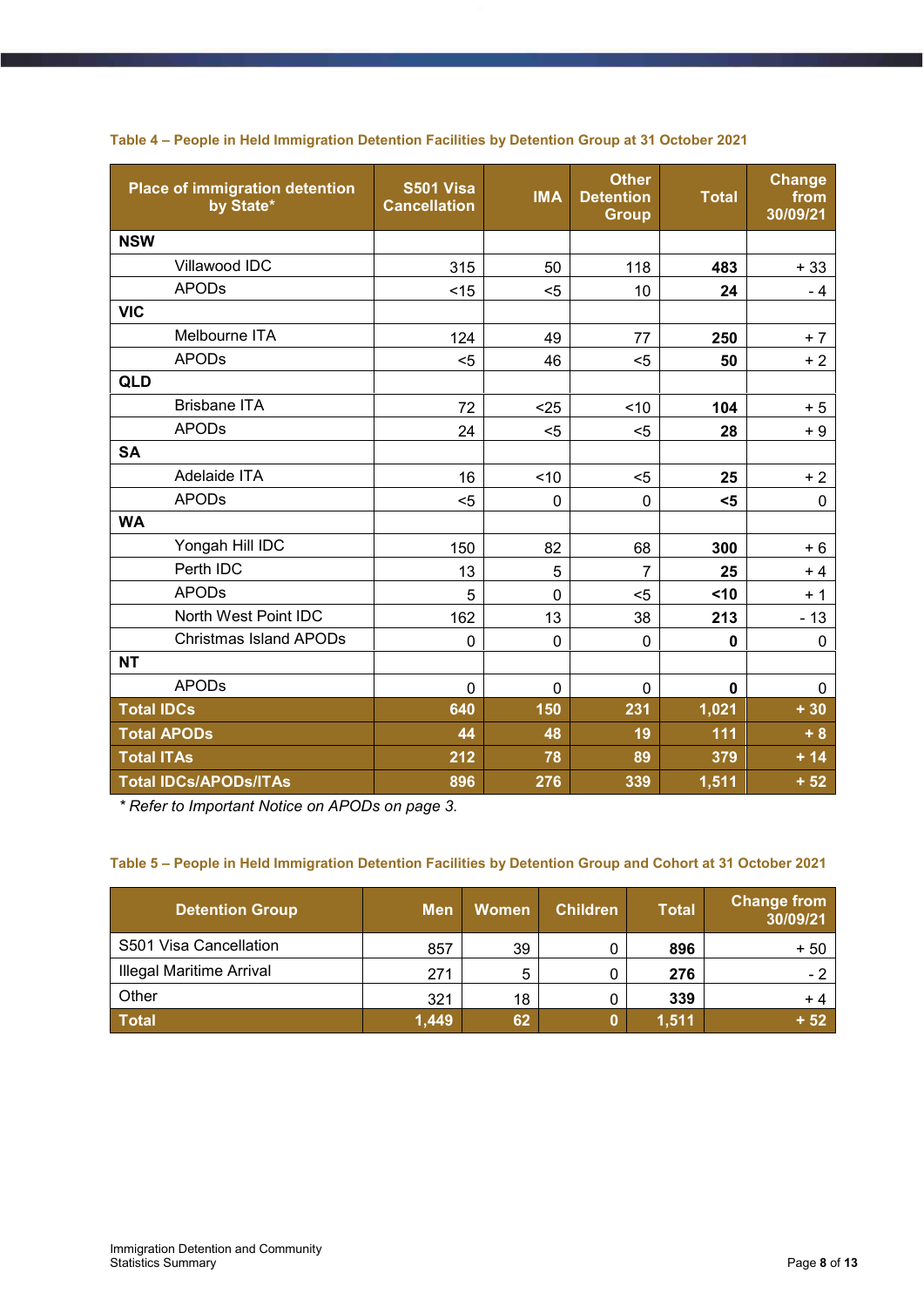# <span id="page-8-0"></span>People In Immigration Detention

### <span id="page-8-1"></span>**Nationality**

At 31 October 2021, there were 1511 people in held immigration detention facilities. Of these 1511 people, 18.9 per cent were from New Zealand, 9.7 per cent were from Vietnam, 9.3 per cent were from Iran, 4.4 per cent were from Sudan and 4 per cent were from India.

| <b>Nationalities</b> | <b>Men</b> | <b>Women</b>     | <b>Children</b> | <b>Total</b> |
|----------------------|------------|------------------|-----------------|--------------|
| New Zealand          | 260        | 25               | 0               | 285          |
| Vietnam              | 135        | 12               | 0               | 147          |
| Iran                 | < 140      | $5$              | 0               | 140          |
| Sudan                | $65$       | $5$              | 0               | 66           |
| India                | $65$       | $5$              | 0               | 61           |
| Iraq                 | 59         | $\boldsymbol{0}$ | 0               | 59           |
| Afghanistan          | 51         | $\boldsymbol{0}$ | 0               | 51           |
| Sri Lanka            | 49         | 0                | 0               | 49           |
| United Kingdom       | < 50       | $5$              | 0               | 49           |
| Fiji                 | $50$       | $5$              | 0               | 46           |
| Other                | 543        | 15               | 0               | 558          |
| <b>Total</b>         | 1,449      | 62               | 0               | 1,511        |

#### **Table 6 – People in Held Immigration Detention Facilities by Nationality at 31 October 2021**

At 31 October 2021, 561 were people living in the community after being approved for a residence determination. Of these 561 people, 52.8 per cent were from Iran, 9.8 per cent were from Sri Lanka, 9.8 per cent were Stateless, 9.4 per cent were from Somalia and 2.9 per cent were from Iraq.

#### **Table 7 – People in the Community under Residence Determination by Nationality at 31 October 2021**

| <b>Nationalities</b> | <b>Men</b> | <b>Women</b> | <b>Children</b> | <b>Total</b> |
|----------------------|------------|--------------|-----------------|--------------|
| Iran                 | 100        | 100          | 96              | 296          |
| Sri Lanka            | 21         | 11           | 23              | 55           |
| <b>Stateless</b>     | 25         | 11           | 19              | 55           |
| Somalia              | 19         | 18           | 16              | 53           |
| Iraq                 | 13         | <5           | $<$ 5           | 16           |
| Other                | 45         | $25$         | $25$            | 86           |
| <b>Total</b>         | 223        | 162          | 176             | 561          |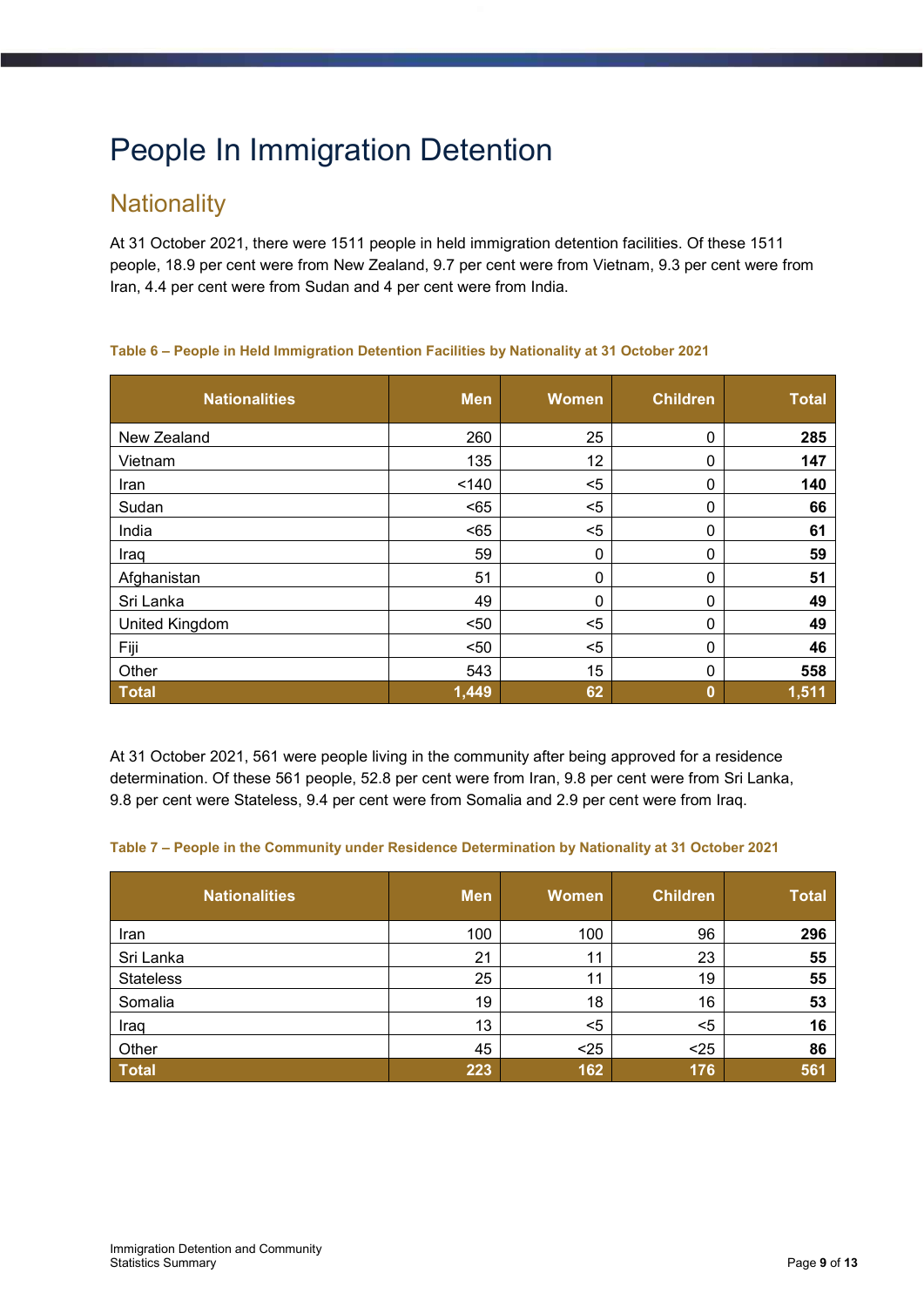### <span id="page-9-0"></span>Children In Immigration Detention

<span id="page-9-1"></span>At 31 October 2021 there were no children (aged less than 18 years) in Immigration Residential Housing, Immigration Transit Accommodation and Alternative Places of Detention.





**Figure 3** [above,](#page-9-1) shows the number of children in IDFs and APODs from January 2013 to the date of this report. The continuous increase in the number of children in IDFs from April 2013 to Aug 2013 was due to a rapid increase in IMAs during this period. The number of children in IDFs continued to decline during the late 2013 and 2014, with further reduction in January 2015.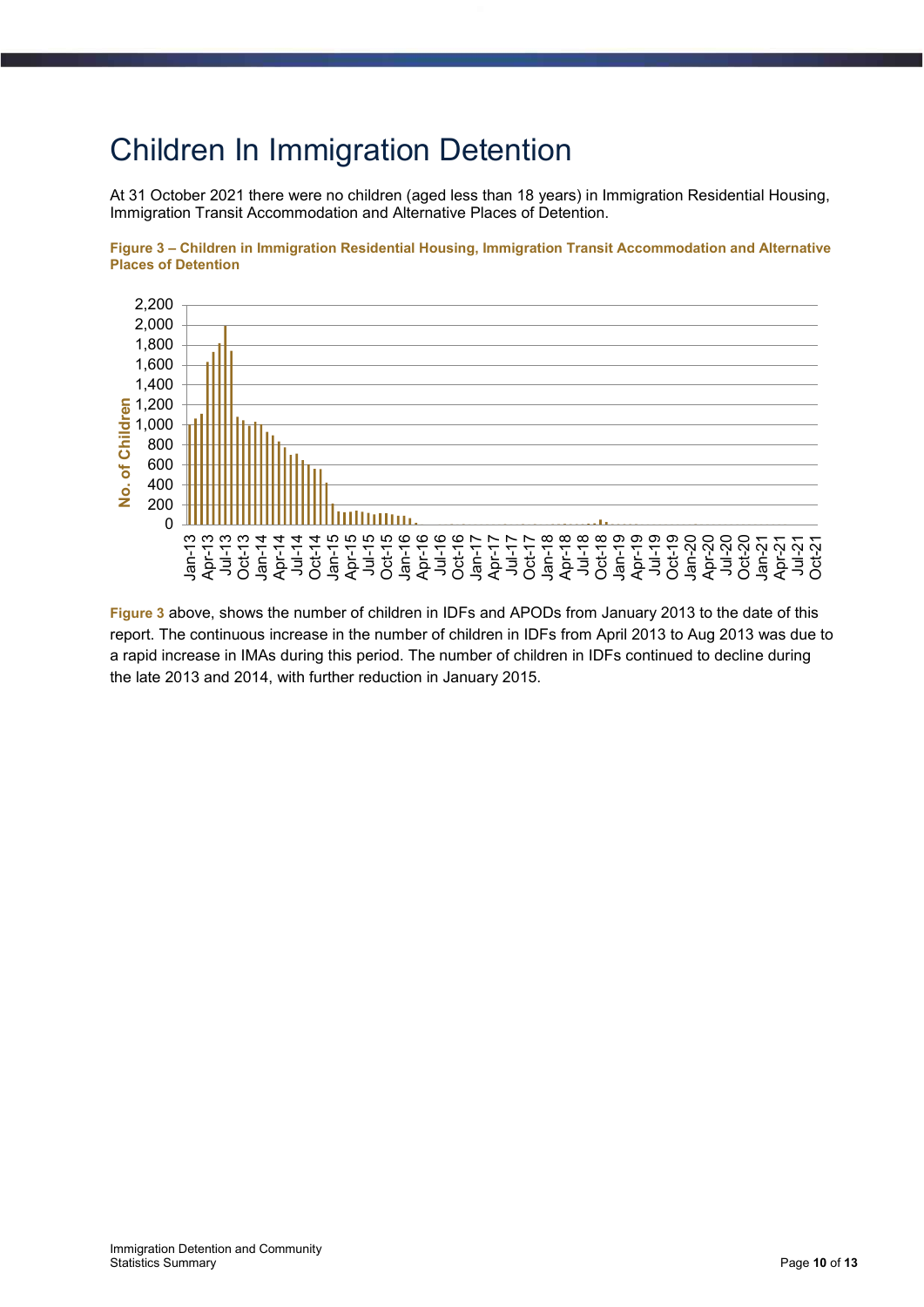At 31 October 2021, the number of children living in the community after being approved for a residence determination has remained the same since the previous report at 176.



#### <span id="page-10-0"></span>**Figure 4 – Children in the Community under Residence Determination**

**[Figure 4](#page-10-0)** [above,](#page-10-0) shows the number of children in the community under residence determination from January 2013 to the date of this report. The number of children in the community under residence determination, has levelled off at its lowest number since the peak in November 2013, as a result of releases into the community on Bridging E visas.

#### **Table 8 – Children in Immigration Detention and IMA Children in the Community on a Bridging E Visa at 31 October 2021**

| <b>Placement Type</b>                                                            | <b>Children</b> |
|----------------------------------------------------------------------------------|-----------------|
| Immigration Residential Housing                                                  |                 |
| Immigration Transit Accommodation                                                |                 |
| Alternative Places of Detention                                                  |                 |
| <b>Total Facility</b>                                                            |                 |
| Total in the Community under a Residence Determination                           | 176             |
| Total IMAs in the Community on a Bridging E visa (including in re-grant process) | 1.612           |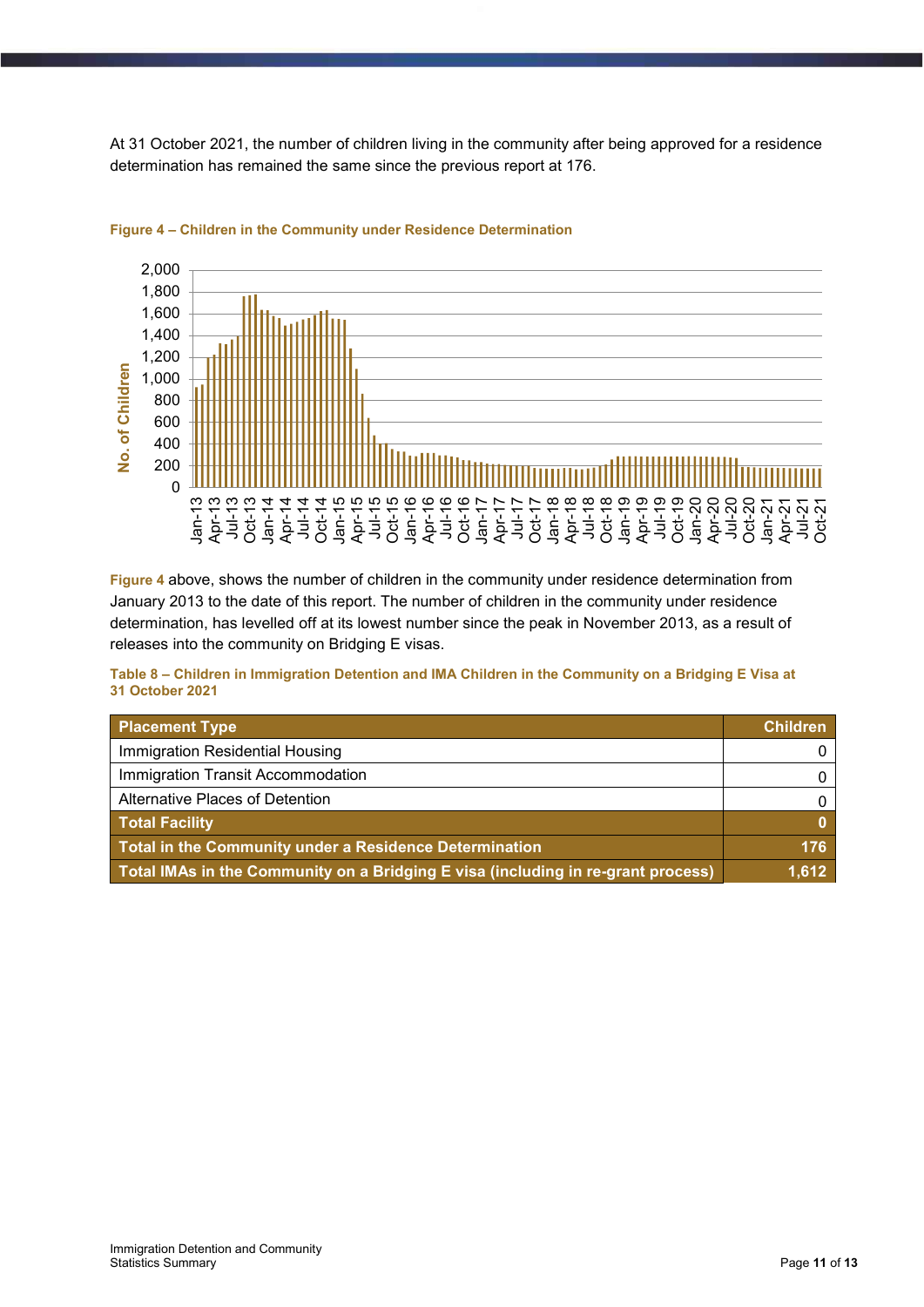## <span id="page-11-0"></span>Time In Immigration Detention Facilities

At 31 October 2021, there were 1511 people in immigration detention facilities.

Of these 1511 people, 16.7 per cent had been detained for 91 days or less and 47.8 per cent had been detained for 365 days or less.

#### **Table 9 – Length of Time of People in Held Immigration Detention Facilities at 31 October 2021**

| <b>Period Detained</b> | <b>Total</b> | % of Total |
|------------------------|--------------|------------|
| 7 days or less         | 22           | 1.5%       |
| 8 days - 31 days       | 76           | 5.0%       |
| 32 days - 91 days      | 154          | 10.2%      |
| 92 days - 182 days     | 202          | 13.4%      |
| 183 days - 365 days    | 268          | 17.7%      |
| 366 days - 547 days    | 146          | 9.7%       |
| 548 days - 730 days    | 116          | 7.7%       |
| 731 days - 1095 days   | 208          | 13.8%      |
| 1096 days - 1460 days  | 122          | 8.1%       |
| 1461 days - 1825 days  | 82           | 5.4%       |
| Greater than 1826 days | 115          | 7.6%       |
| <b>Total</b>           | 1,511        | 100%       |

<span id="page-11-1"></span>At 31 October 2021, the average period of time for people held in detention facilities was 678 days.



#### **Figure 5 – Average Number of Days of People in Held Immigration Detention Facilities only**

 **Figure 5** [above,](#page-11-1) shows the average days in held immigration detention at the end of each month from January 2013 to the date of this report. The average period of time for people held in detention facilities steadily increased from July 2013 to January 2015. Between November 2018 and December 2019 the average number of days remained around 500. Since January 2020 the average period of time for people held in detention facilities has steadily increased.